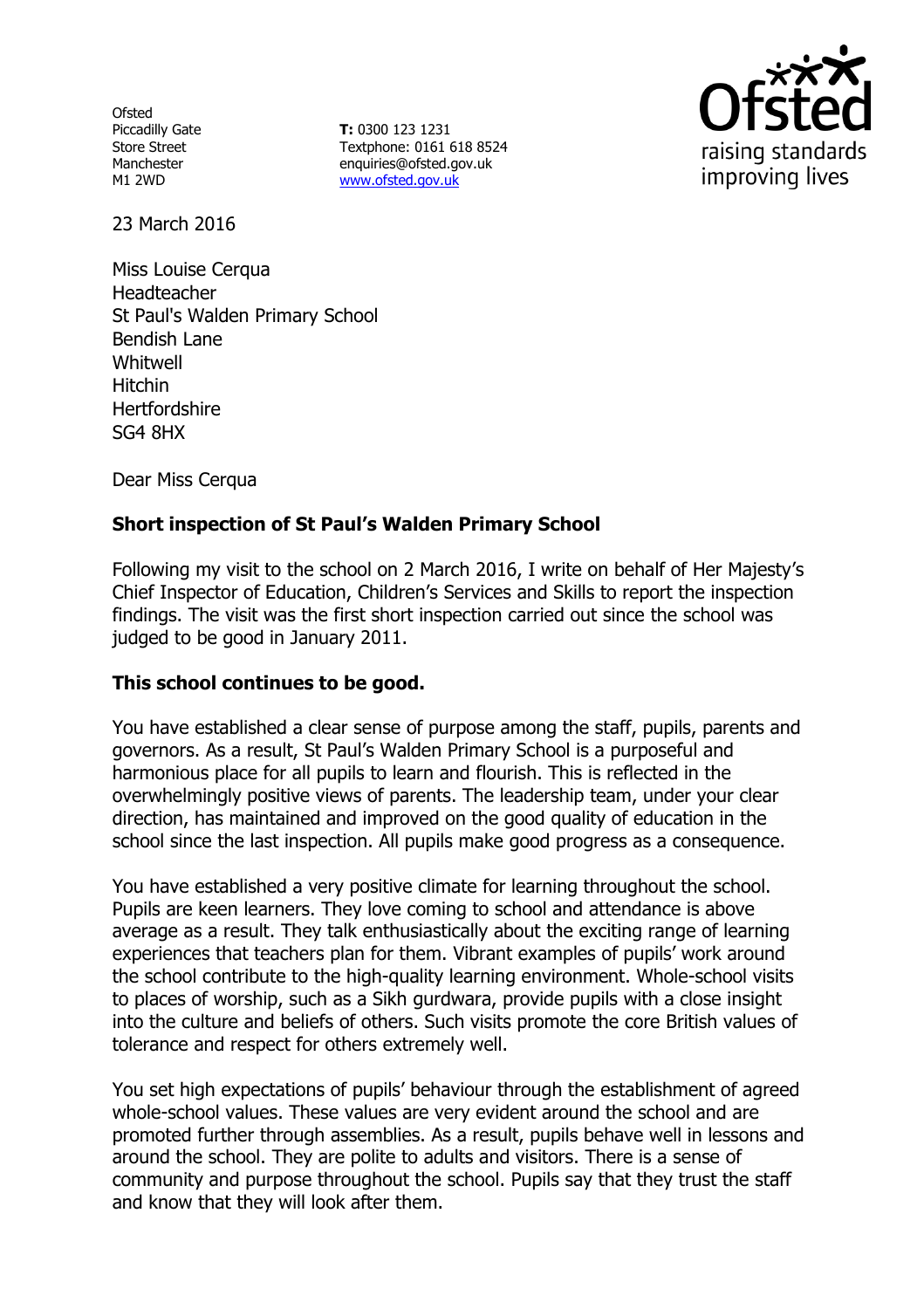

Your vision for the school is shared by governors and staff alike. Priorities for further improvement are clear within the school's long-term plan. Teachers with subject responsibility refer to these when generating separate action plans for improvement in their areas of responsibility. Regular monitoring by you and governors evaluates effectively the impact of these improvements.

### **Safeguarding is effective.**

All safeguarding arrangements meet statutory requirements. School leaders and governors ensure that robust procedures for the safety and well-being of all pupils are applied with rigour. Regular training in safeguarding ensures that staff are fully up to date with all safeguarding requirements and the latest government guidance.

Senior leaders with specific responsibility for child protection work very closely with staff from other agencies when any safeguarding concerns arise. The progress of the most vulnerable pupils is monitored very closely to ensure that their needs are fully catered for. Records relating to child protection are of high quality.

### **Inspection findings**

- Senior leaders and governors are relentless in their determination to implement further improvements within the school for the benefit of all pupils and the local community. They use a wide range of strategies well to monitor the school's work. Self-evaluation is accurate and used very effectively to support planning for further improvement.
- You and subject leaders regularly monitor the quality of teaching and pupils' achievement throughout the school. The results of this monitoring are used effectively to inform subsequent actions, including the design of further support for pupils and training for all staff.
- The teaching of phonics is effective. Pupils' reading skills are developed very well from the outset in the Early Years Foundation Stage and this continues through the school. As a result, standards in reading by the end of Year 6 are well above the national average.
- The proportion of pupils whose writing meets age-related expectations by the end of Year 2 is greater than that seen nationally. Letter formation is correct and most of these pupils are developing a neat, flowing style. This good progress is sustained throughout Years 3 to 6. As a result, the vast majority of pupils in Year 6 can write at the expected level and over half exceed this.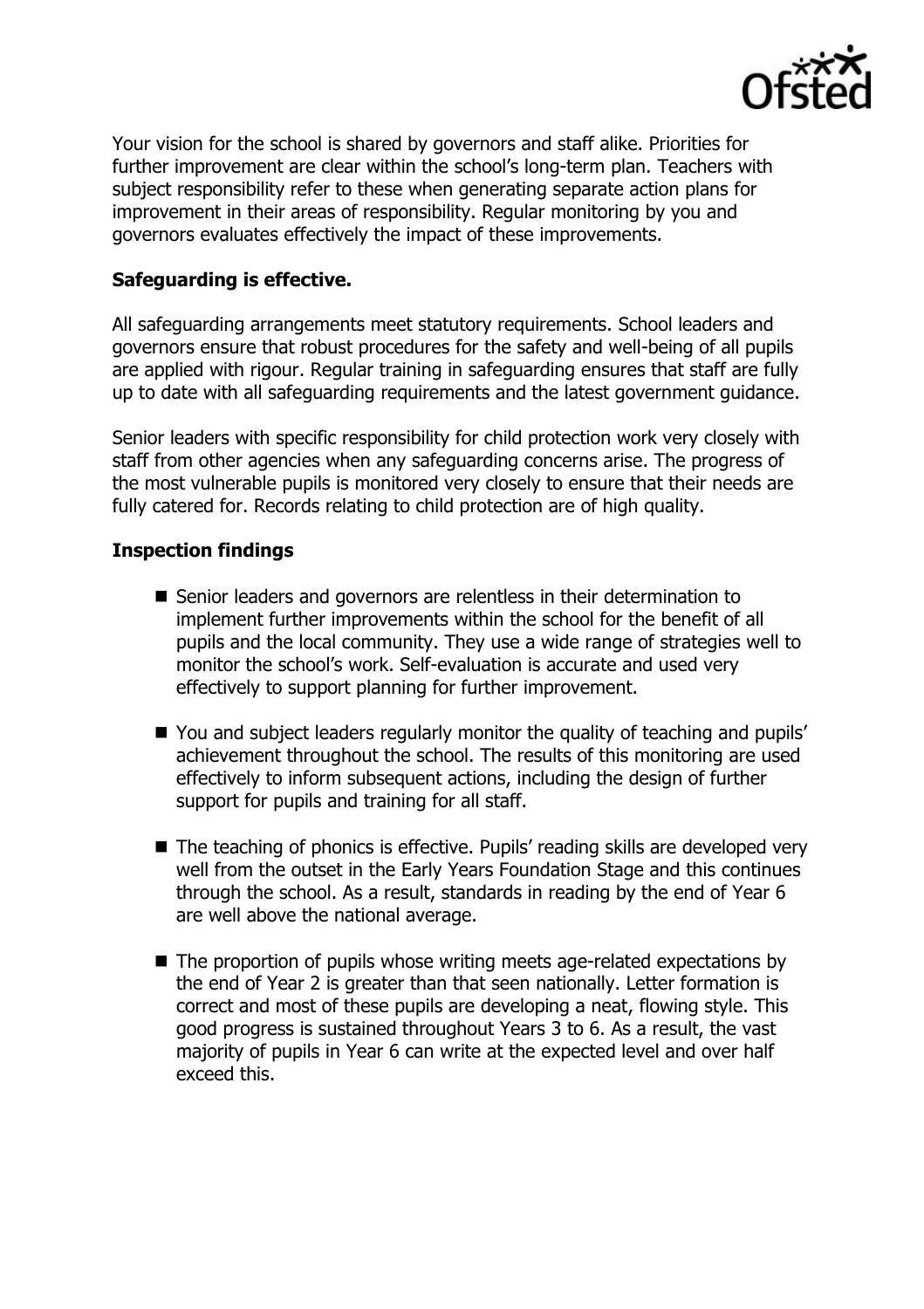

- Even so, scrutiny of pupils' work from Year 3 to Year 6 confirms that there remain some weaker aspects of writing. There is still some variability in the quality of handwriting and some pupils still make too many simple mistakes in their spelling and punctuation. The subject leader for English has rightly identified that these mistakes are not picked up consistently by all teachers in their marking, as required by the school's policy. Inaccuracy in pupils' writing therefore remains one of the school's areas for improvement.
- Teachers are implementing the changes to the new National Curriculum for mathematics well. As a result, there is a much stronger emphasis in lessons on problem solving than in the past. Evidence in pupils' books confirms that good opportunities are provided for pupils to master new concepts before moving on to the next. Pupils in Year 6 say that this has given them greater confidence in mathematics to tackle more difficult calculations and take the first steps in algebra. However, these improvements in mathematics are yet to be fully realised in a greater proportion of pupils attaining above agerelated expectations in the end of Key Stage 2 national assessment tests.
- The assessment of pupils' attainment is effective, being monitored and recorded accurately against age-related criteria. This information is analysed regularly to support good lesson planning and track the progress of individual pupils.
- All pupils receive regular feedback from teachers about how well they are doing in English and mathematics. With the exceptions already noted, marking is thorough and supports pupils' progress well.
- Disadvantaged pupils in receipt of the pupil premium (government funding for those pupils eligible for free school meals) make good progress. This funding is used well to provide a wide range of carefully targeted support. As a result, gaps in achievement are narrowing when compared with similar pupils nationally.
- **Pupils who have special educational needs or disability make good and often** outstanding progress. Teachers ensure that work is carefully planned to meet the needs of these pupils. Teaching assistants provide focused support for these pupils in lessons or in small groups.
- Good provision in the Early Years Foundation Stage ensures that children make good progress in all areas of learning. A strong emphasis is placed on the children learning through play. Their progress is monitored carefully by the teacher. The use of the outdoor environment and local walks are strong features of this provision.